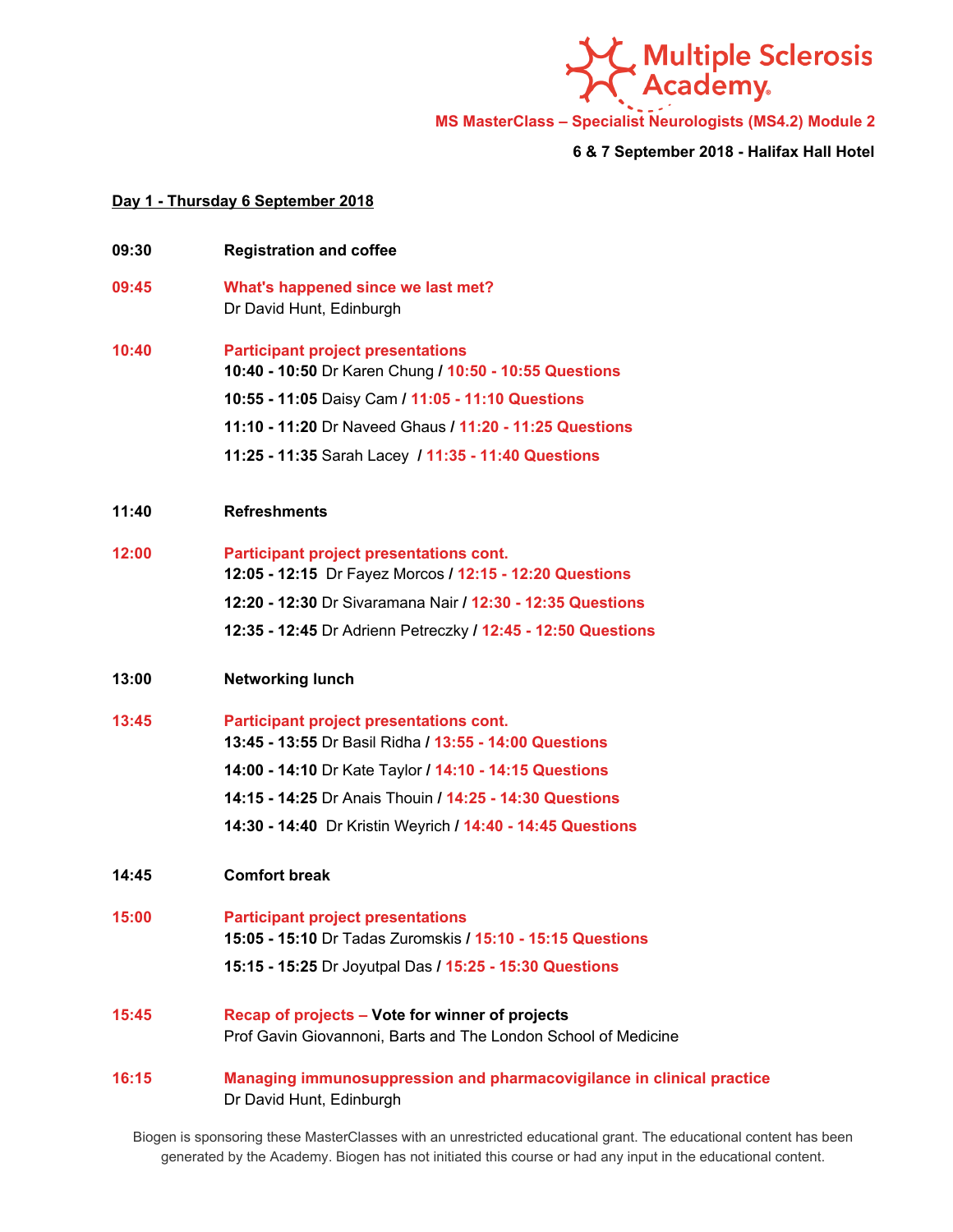

- **17:15 PPI and monitoring patients disease - the case for an MOT or self-monitoring** Alison Thomson, Barts and The London School of Medicine
- **18:00 Closing remarks**
- **19:15 Pre-dinner drinks**
- **19:45 Networking Dinner in main room**

Winner and runner up announced at dinner by Gavin

**21:45 Close**

## **MS MasterClass – Specialist Neurologists (MS4.2) Module 2**

## **6 & 7 September 2018 - Halifax Hall Hotel**

Biogen is sponsoring these MasterClasses with an unrestricted educational grant. The educational content has been generated by the Academy. Biogen has not initiated this course or had any input in the educational content.